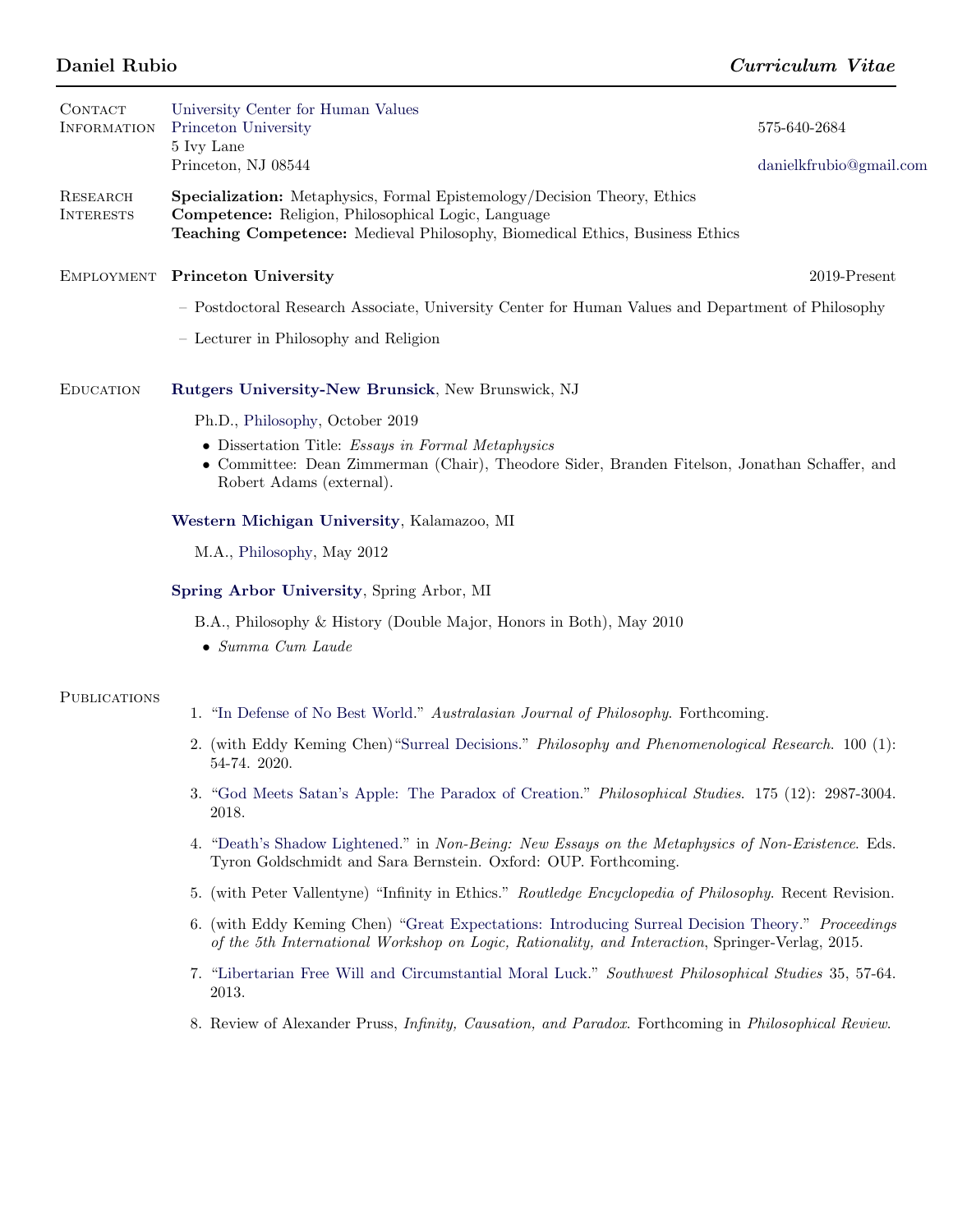**TEACHING EXPERIENCE** 

## Instructor of Record

- Western Michigan University
	- PHI 3500 The Modern Worldview
	- PHI 2200 Critical Reasoning

## – Rutgers

- PHI 305: Philosophy in the High Middle Ages
- PHI 101: Logic, Reasoning, and Persuasion
- PHI 103: Introduction to Philosophy
- PHI 201: Introduction to Logic
- PHI 265: Introduction to Philosophy of Religion
- PHI 424: Logic of Decision
- Princeton University
	- REL 264: Religion and Reason

## Teaching Assistant

- Western Michigan University
	- PHI 3340 Biomedical Ethics
	- PHI 2200 Critical Reasoning
- Rutgers
	- PHI 104 Introduction to Philosophy

## SELECT TALKS

- Death's Shadow Lightened
	- *Princeton Values Forum*, Princeton, NJ (2020).
	- Princeton University Postdoc Talk, Princeton, NJ (2019).
- Evil and the Quantum Multiverse (with Eddy Keming Chen)
	- Society of Christian Philosophers Eastern Division, University of South Florida, Tampa, FL (2020).
- Presentist Counterpart Theory
	- Texas Tech University, Lubbock, TX (2020).
	- Duke University, Durham, NC (2020).
	- Central States Philosophical Association, St. Louis, MO (2019).
- In Defense of No Best World
	- Ibn Haldun University, Istanbul, Turkey (2020).
	- University of Notre Dame, South Bend, IN (2019).
- Ideological Innocence
	- SCP 40th Anniversary Conference, Grand Rapids, MI (2018).
	- APA Pacific Division, San Diego, CA (2018).
	- 10th Western Michigan Graduate Conference. Distinguished Alumni Talk. Kalamazoo, MI (2017).
- Bayesian Fine-Tuning Inferences Without Normalizability
	- Muslim-Christian Dialogue Conference, Bogazici University, Istanbul, Turkey (2016).
- Molinism: Explaining Our Freedom Away (with Nevin Climenhaga)
	- Society of Christian Philosophers Eastern, Asbury University (2017).
	- 4th International Philosophy of Religion Conference, Al-Azad Research University, Tehran, Iran (2016).
- Testimony and Multiplicative Weight Updates
	- Princeton-Rutgers-Penn Social Epistemology Conference, Princeton University (2015).
- Great Expectations (with Eddy Keming Chen)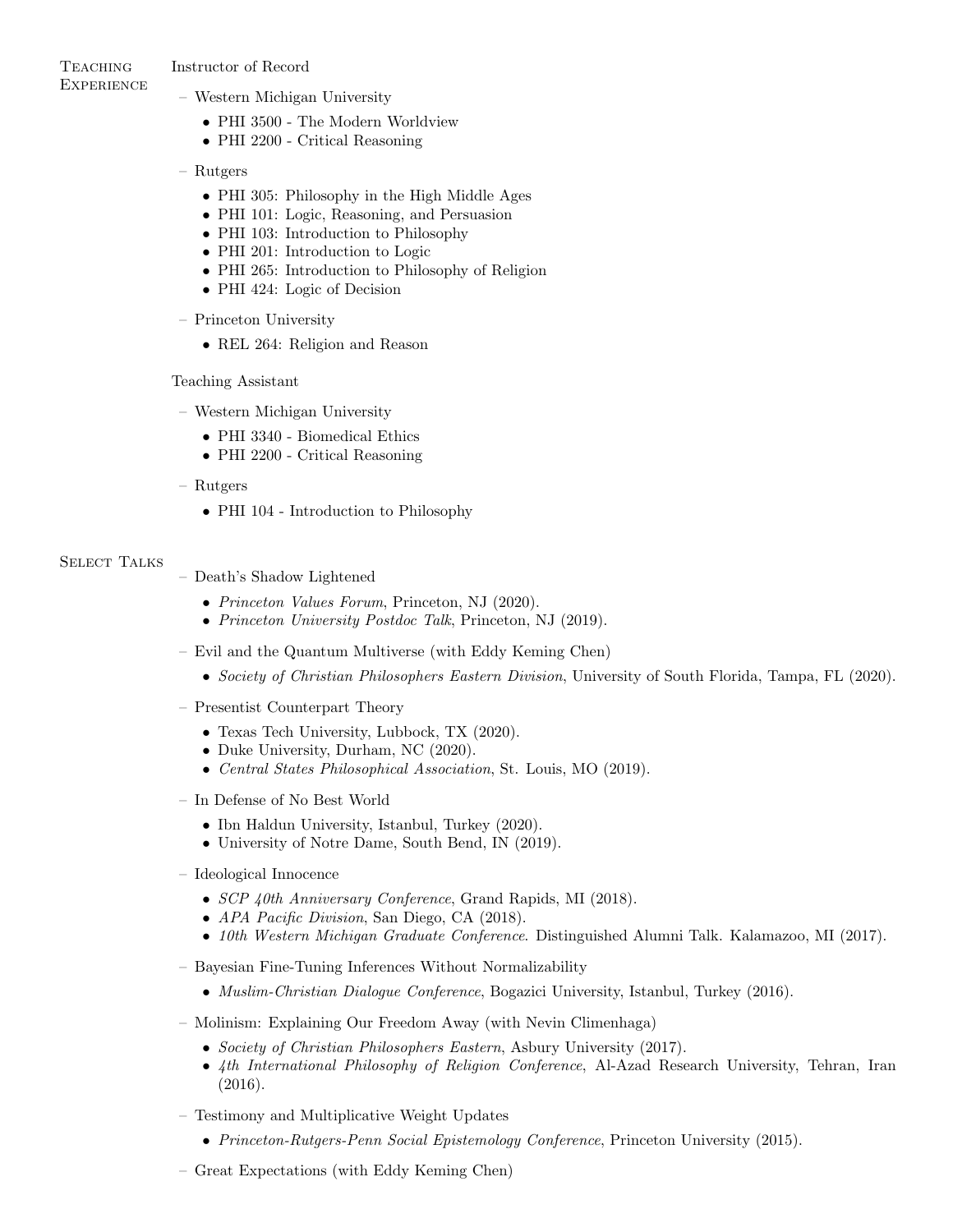- Princeton Workshop on Infinite Value, Princeton University (2015).
- $LORI-V$ , Taipei, Taiwan (2015).
- Society of Christian Philosophers, Eastern Division, Messiah College (2015).
- Society for Exact Philosophy, Hamiton, Ontario (2015).
- God Meets Satan's Apple
	- APA Eastern Division, Washington D.C. (2016).
	- Society of Christian Philosophers Midwest, Spring Hill College (2015).
- Conditional Excluded Middle Revisited
	- $35<sup>th</sup> Meeting of the Central States Philosophical Association, Northwestern University (2014).$
- Necessitism and the Abstract/Concrete Distinction (various names)
	- APA Central Division, St. Louis, MO (2015).
	- 15th Rocky Mountain Philosophy Conference, Colorado University-Boulder (2013).
	- UGA Philosophy Graduate Conference, University of Georgia (2012).
- Performance Conditions on Knowledge-How
	- 4th Annual Notre Dame/Northwestern Graduate Epistemology Conference, University of Notre Dame (2013).
- Libertarian Free Will and Circumstantial Moral Luck
	- 63rd Annual Meeting of the New Mexico West Texas Philosophical Society, Las Cruces, NM, (2012).
	- 38th Annual Conference on Value Inquiry, Salem, MA (2012).
- Are There True Libertarian Action Counterfactuals?
	- 5th Annual USF Philosophy Graduate Conference, University of South Florida (2012).
	- 32nd Meeting of the Central States Philosophical Association, St. Louis, MO (2011).

Comments

- On Jonathan Payton "Counting Composites," APA Central Division, Chicago, IL (2020).
- On Josiah Lopez-Wilde "A Precisificational Can of Worms," APA Eastern Division, Philadelphia, PA (2020).
- On Yanssel Garcia, "Endurantism Does Not Entail Presentism," Central States Philosophical Association, St. Louis, MO (2019).
- On Joshua Johnson, "A Critique of Strong Emergence," APA Eastern Division, Baltimore, Md (2016).
- On Yael Loewenstein, "On the Direct Argument and the Burden of Proof," Rutgers-Princeton Graduate Conference, Rutgers University-New Brunswick (2014).
- On Ted Shear, "Solving the Surprise Examination and Designated Student Paradoxes," Rutgers-Princeton Graduate Conference, Rutgers/Princeton University (2013).
- On Derek Green, "Simplicity and Abstract Objects, A Note on the Epistemology of Metaphysics,"  $5th$ Annual Graduate Philosophy Conference, Western Michigan University (2011).
- On Saad Anis, "Why The Moral Twin Earth Argument Doesn't Work," 4th Annual Graduate Philosophy Conference, Western Michigan University (2010).

| AWARDS | - APA Graduate Student Travel Stipend (2): \$300 each                    | Spring $2016$ , Spring $2018$ |
|--------|--------------------------------------------------------------------------|-------------------------------|
|        | $-$ St. Thomas Summer Seminar \$2,000                                    | Summer 2015                   |
|        | - Mellon Summer Study Grant \$5,000                                      | Summer 2014                   |
|        | - Templeton Fellow, Rutgers Center for Philosophy of Religion \$2,000.00 | 2013-15                       |
|        | - Bristol Summer School (Epistemic Utility) Scholarship £500.00          | Jul 2013                      |
|        | - Rocky Mountain Philosophy Conference, Best Paper: \$250.00             | Apr 2013                      |
|        | - WMU Graduate Travel Grant (2): \$700.00 each                           | Fall 2011, Spring 2012        |
|        |                                                                          |                               |

– WMU Philosophy Departmental Research Scholar 2012